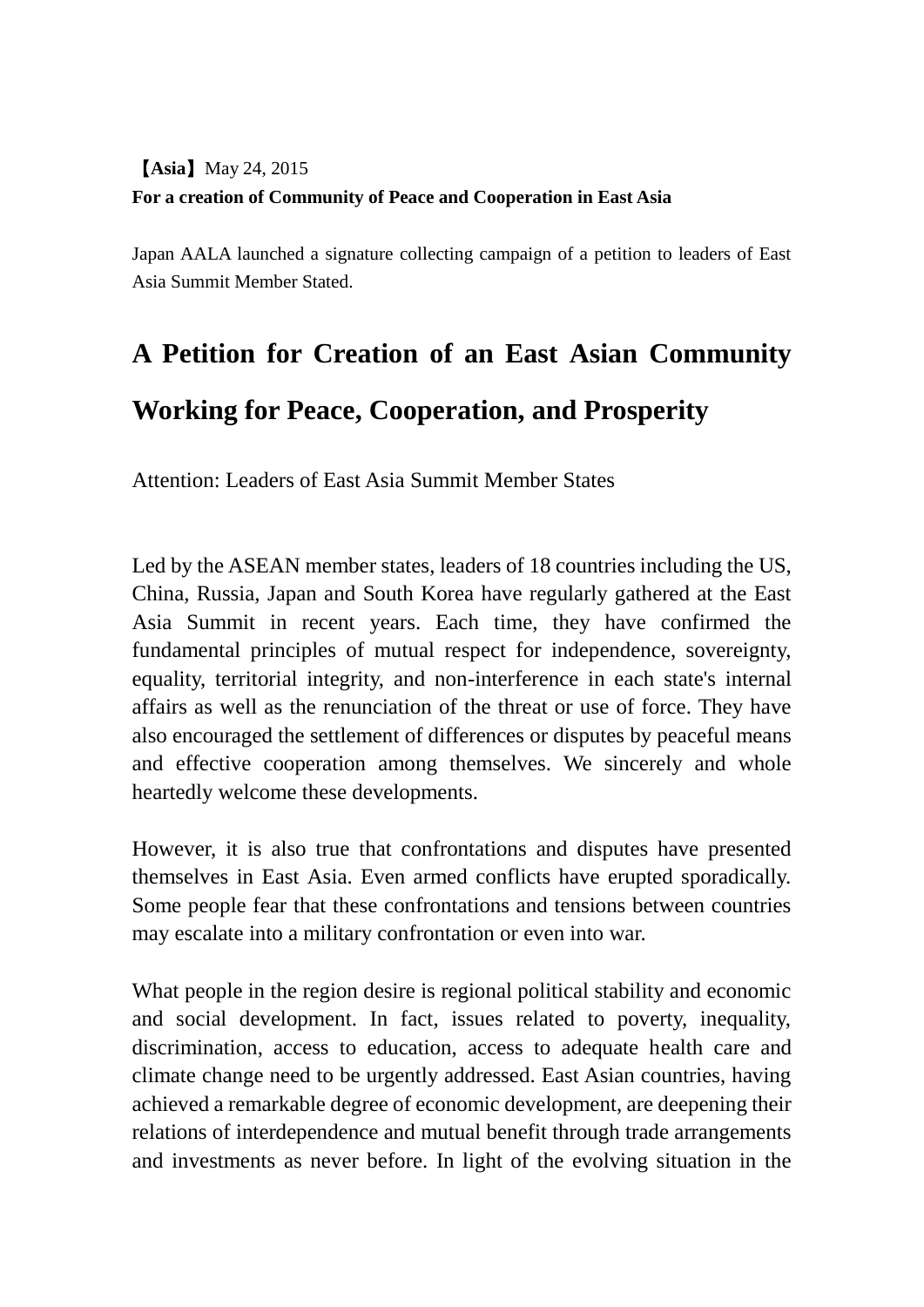region, we must avoid the creation of avoidable tensions that may lead to armed conflicts or wars.

In addition, there are countries which possess nuclear weapons in the region. Nuclear threats still exist. In order to create a true community of peace, it is essential to promptly start negotiations to convene a nuclear weapons abolition convention.

We will work with others to establish a Community of Peace, Cooperation, and Prosperity in East Asia. As a first step to accomplish this aim, we hereby submit this petition to the leaders of East Asian Nations to take following steps.

1. Increase cooperation in tackling common problems such as natural disasters, infectious diseases, and environmental issues where they can immediately cooperate and mutually assist, and foster and develop the mutual trust and respect needed to create an environment to facilitate dialog.

2. Further advance the confidence-building process, and create specific and detailed rules in order to resolve disputes through peaceful negotiations to prevent the escalation of armed conflicts into war.

3. Work together to conclude "East Asia Friendship and Cooperation Treaty", modeled on the "Treaty of Amity and Cooperation" of the Southeast Asian Nations (TAC) which stipulates not only the peaceful solution of disputes and avoidance of armed conflicts but also non- interference in the internal affairs of other nations and renunciation of the threat or use of force.

| Name | Address |
|------|---------|
|      |         |
|      |         |
|      |         |
|      |         |
|      |         |